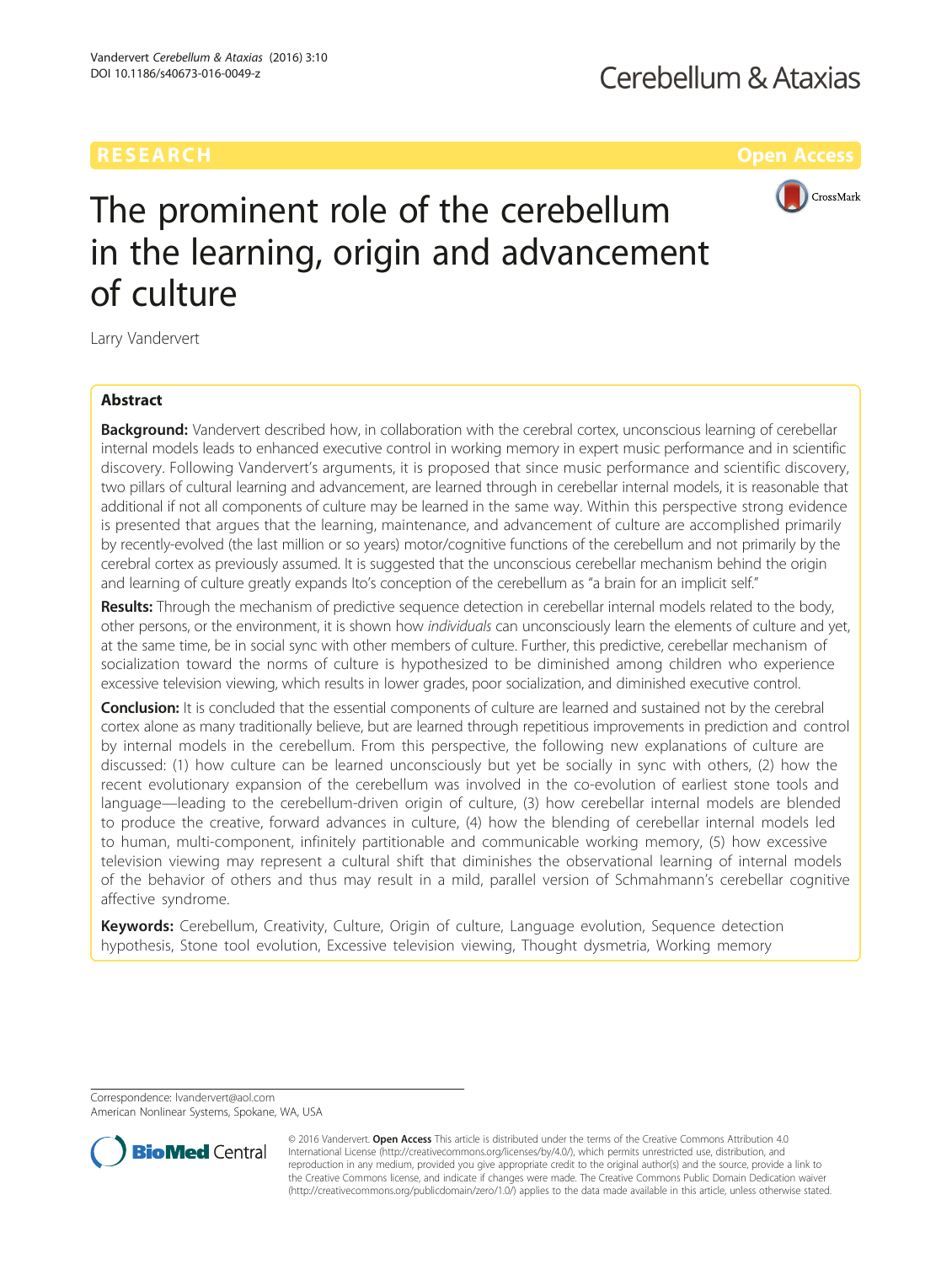Elsewhere I proposed how the learning of cerebellar internal models during music training enhances executive processes in working memory and thereby can lead to scientific discovery and therapeutic efficacy [\[1](#page-10-0), [2](#page-10-0)]. In brief, the following three-part unconscious cerebrocerebellar mechanism was proposed to be behind the production of high-level music performance and scientific contributions. First, through the detection of sequences in repetitive patterns during problem solving, the cerebellum unconsciously learns error-driven internal models of all behavioral, cognitive and affective processes that subsequently contribute to goal attainment in working memory, and it uses these internal models to *adaptively* optimize the unconscious prediction and anticipation of similar future environmental events. This first mechanism is based directly on Akshoomoff, Courchesne and Townsend's [\[3](#page-11-0)] and Leggio and Molinari's [\[4\]](#page-11-0) mutually supportive conclusions on the predictive, forward modeling role of the cerebellum in both movement and cognitive control processes. These researchers' mutually (and independently) proposed relationship between cerebellar sequence detection and the learning of cerebellar internal models is clearly laid out in Leggio and Molinari's [\[4](#page-11-0)] cerebellar sequence detection hypothesis:

According to this hypothesis, the cerebellum detects and simulates repetitive patterns of temporally or spatially structured events, regardless of whether they constitute sensory consequences of one's actions in motor planning, expected sensory stimuli in perceptual prediction, or inferences of higher-order processes (e.g., cognitive elaboration or social cognition). The simulation allows *internal models* [italics added] to be created that can be used to make predictions about future events that involve any component, such as the body, other persons, and the environment. (p. 36)

Cerebellar internal models are learned as a neuronal circuits for the "forward-predictive" manipulation (control) of what in the cerebellum literature is referred to as a "controlled object." As Leggio and Molinari point out in the above quote, such controlled objects include the body (for example, in using the hands, legs, arms), other persons (for example, in "controlling" the behavior of others in communicating, teaching, negotiating and so forth), and the environment (for example, everything from using stone tools to playing the piano (and assimilating the musical piece) to accessing information from iPhones). Thus, with repetitious practice, forwardpredictive internal models in the cerebellum permit the unconscious manipulation of the forgoing controlled objects toward the achievement of goals. We will return to this learning of predictive cerebellar internal models in relation to socialization toward the norms of culture<sup>1</sup> in more detail later in this article.

Second, within the framework of the forgoing cerebellar sequence detection and prediction process, unconscious cerebellar forward-predicting internal models are adaptively *blended* [\[5\]](#page-11-0) in new prediction-optimizing ways during all problem solving, for example, in the culture components, music and science [\[1](#page-10-0), [2\]](#page-10-0). Third, when the resulting unconsciously learned new blends of forward-predicting internal models are sent to consciousness in working memory, they are often experienced as sudden insight or intuition [\[1](#page-10-0), [2](#page-10-0)]. These new blends of forward-predicting internal models may both advance the individual's learning of the task at hand and contribute newly expanded knowledge in the form of innovation and creative discovery, for example, in music and science. This overall three-part cerebro-cerebellar mechanism of innovative and creative advancement may be summarized in the phraseology Leggio and Molinari [[4\]](#page-11-0) so aptly suggested in the title of their above-quoted article on cerebellar sequence detection, namely, "Cerebellar Sequencing: a Trick for Predicting the Future."

#### Purpose

If predictive sequence detection and blending in the cerebellum's internal models indeed play a foundational/ integral role in the above unconscious, step-by-step cerebrocerebellar advances in scientific discovery and expert musical performance, both highly sequence- or rule-based forms of cultural knowledge and technology, it then reasonably follows that cerebellar internal models may likewise play a foundational role as the driving mechanism behind many additional if not all aspects of culture (see Endnotes). Within this perspective, the purpose of this article is to propose how unconscious, forward-predictive internal models learned in the cerebellum may have played the dominant role both in initiating the first moments of the evolution of culture and in its further *elaboration* and advancement during the subsequent approximately 190,000 years of prehistoric and historic development (for example, Powell, Shennan & Thomas [[6\]](#page-11-0)). Specifically, it is argued that (1) Only the human cerebellum has evolved the new specialized cognitive functions in the last million years by which to unconsciously learn and refine the sharable, common skills, bodies of knowledge, beliefs, and language that through constant error-correction (Ito, [[7, 8\]](#page-11-0)); Leggio and Molinari, [\[4](#page-11-0)]; Leiner, Leiner, & Dow, [[9](#page-11-0), [10\]](#page-11-0)) come to com-prise culture (Vandervert, [\[1](#page-10-0), [11](#page-11-0)]), and (2) to *share* this common, yet unconsciously learned culture, the skills, knowledges, and affective basis of culture can only consist of the learning of equally common *context-independent*<sup>2</sup> cerebellar internal models among communicating humans as described by Doya [[12](#page-11-0)], Imamizu and Kawato [[13](#page-11-0)], Moberget, Gullesen, Andersson et al. [[14](#page-11-0)] and Wolpert, Doya and Kawato [\[15](#page-11-0)]. Following directly in the vein of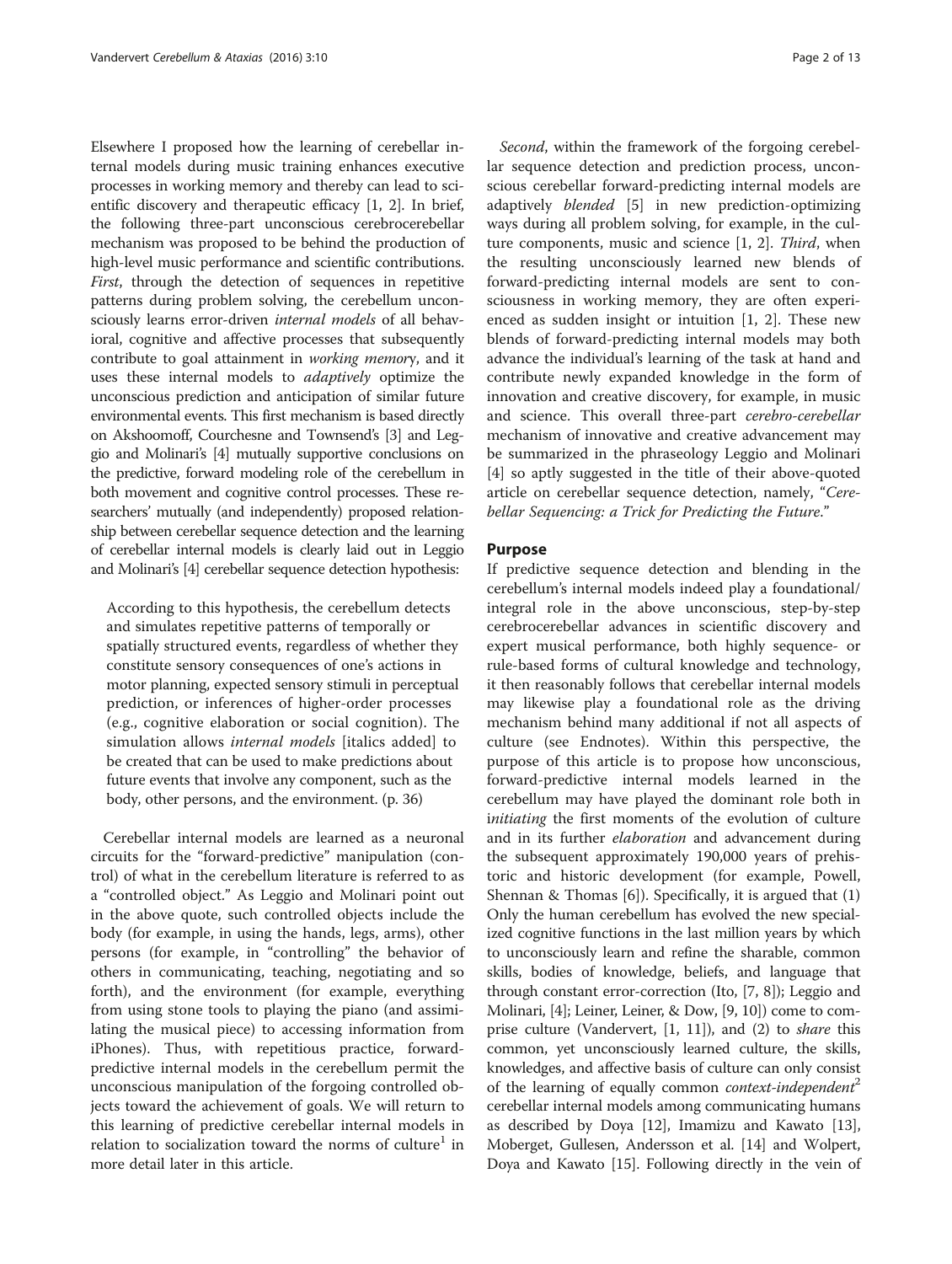these latter three researches, it is proposed that this sharing of culture is accomplished through the learning of internal models of other persons as controlled objects (see the earlier Leggio & Molinari [\[4](#page-11-0)] quote and discussion). The tremendous, silent computational power of the human cerebellum and its vast neural connective relationship with the cerebral cortex will be described below.

In solid, preliminary support of these two arguments, Van Overwalle and Mariën [[16\]](#page-11-0) concluded that the cerebellum learns internal models for "social cognition" that are constantly error-corrected and sent to the cerebral cortex for the moment-to-moment, predictive "fluent and automatic social interaction" (p. 16). Of course, without social cognition, socialization toward enculturation could not occur. Therefore, Van Overwalle and Marien's conclusion comports with both Doya's [[12](#page-11-0)] description of the cerebellar modeling of speakers and listeners (including their nonverbal communication) as mutual control objects and with the proposal presented in this article that culture is adaptively driven by the learning of just such cerebellar internal models during socialization (see Endnotes). It is proposed that examples of this socialization toward the norms of culture can be seen in the repetitive, adaptive learning involved in the acquisition of culture-specific constellations of music, science, art, religion, and family practices for a particular culture; they are learned in cerebellar internal models in the same way as described for music and science by Vandervert [\[1](#page-10-0)], that is, in accordance with Leggio and Molinari's [\[4](#page-11-0)] predictive scenario outlined in their above quote.

This new neuroanthropological perspective leads to the following, perhaps bold, assertion: While the large human cerebral cortex may have been the overwhelmingly dominant organ of selective advantage in the highly contextdependent world of natural selection that existed before the advent of culture, with the advantageous evolutionary enlargement of the cognitive regions of the cerebellum and their tool-making and communications-related skills (Vandervert, in press-a), the cerebellum increasingly became the main driver behind the evolutionary advent of culture and its continued advancing development. This somewhat speculative new perspective extends Ito's [[8](#page-11-0)] overall point in his book, "The Cerebellum: a brain for an implicit self." In his book, Ito explains that the meaning of "an implicit self" derives from the fact that the cerebellum performs its contributions unconsciously. And that, even though learning to accomplish complex cognitive/ motor tasks is performed within conscious awareness, when these tasks are refined through practice this awareness is taken over by unconscious cerebellar internal models. Ito specifically described what he meant by "implicit" as follows:

When we think about some topic repeatedly, the thought becomes more and more implicit; that is, it requires less and less conscious effort, as in intuition. This suggests that the cerebellum aids the self in both movement and thought, but covertly, by use of its internal models. ([[8\]](#page-11-0), pp. viii-ix)

In this article, this "implicit" self is unconsciously learned in direct relation to internal models of other persons as cerebellar controlled objects in social communication, including nonverbal communication (a la Doya [\[12\]](#page-11-0), Imamizu and Kawato [[13\]](#page-11-0), and Wolpert, Doya and Kawato [[15\]](#page-11-0)), and thereby can be extended to the likewise "implicit" or unconscious origin, subsequent elaboration, and forward advance of culture.

Finally, implications of these arguments are followed into research evidence on the effects of modern, information technology-augmented culture and excessive television viewing among children. Here, it is hypothesized that since modern electronic devices (iPads, iPhones and television particularly) remove much of the burden of repetitious observational learning of cerebellar internal models of other persons as controlled objects (Doya [[12](#page-11-0)]), cultural information is to a lesser degree being unconsciously learned. This lessening of a conscious/unconscious capacity to be in sync with cultural norms regarding attentional control, belief, and compliance may be seen in deficits in childhood education and psychological well-being which parallel those described in Schmahmann's [[17](#page-11-0)–[19\]](#page-11-0) dysmetria of thought.

#### Traditional neuroscience approaches to the evolution of culture

The definition of culture used here refers to the shared beliefs and ways of doing things among the members of a particular group of people which are learned through socialization (see Endnotes). Others have proposed evolutionary neuroscience-based and intelligence-based explanations of the development of culture, for example, Holloway [[20, 21](#page-11-0)]; Reader, Hager and Laland [[22\]](#page-11-0); van Schick and Burkart [\[23](#page-11-0)]; Stout and Chaminade [\[24](#page-11-0)]; Whiten and van Schaik [\[25](#page-11-0)]. However, these researches have not offered detailed brain *mechanisms* that would offer (1) an explanation for how culture is uniquely learned through repetitive experience during socialization, or (2) an explanation of how such learning would differentiate uniquely human culture from complex group behavior among lower animals. For the reader who wishes more background on the evolution of culture, especially the evolution of how symbolic, linguistic, and cultural capacities might have emerged and developed in our species, Haidle, Bolus, Collard et al. [[26\]](#page-11-0) is recommended.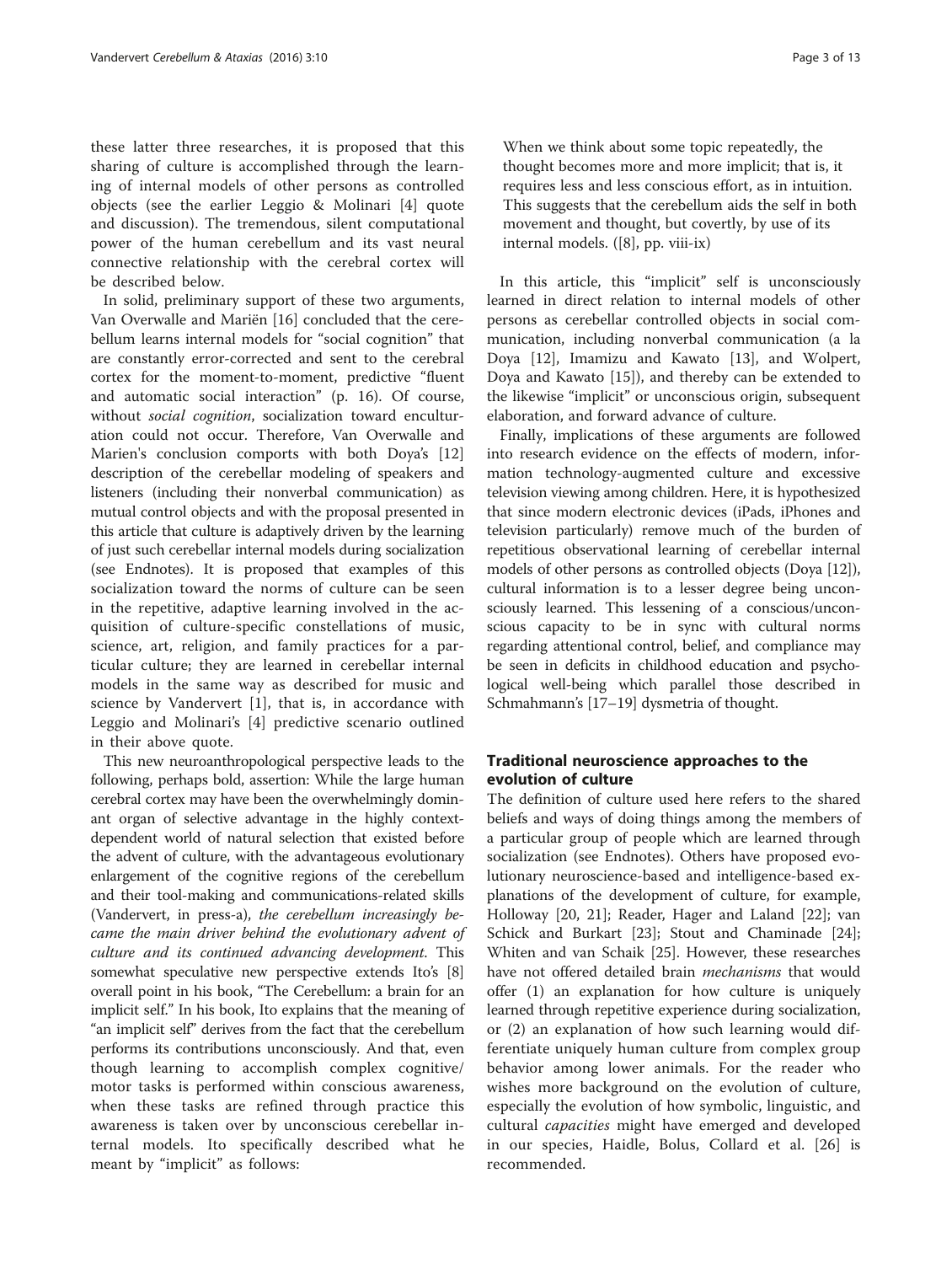### Bringing in the other four-fifths of the neurons of the brain to more fully understand the evolution of culture

In their watershed articles, Leiner, Leiner and Dow [\[9](#page-11-0), [10\]](#page-11-0) pointed out that the human cerebellum increased three- to fourfold in last million years. They further pointed out that this huge increase in size of the cerebellum was linked by two-way nerve tracks (20 million on each side of the brain) to the cerebral cortex, including the parietal and prefrontal areas for planning and language functions (Leiner, Leiner & Dow [\[10](#page-11-0)]). Leiner, Leiner and Dow proposed that the evolutionarily differentiated development of the newer parts of the dentate nucleus of the cerebellum enabled the brain to unconsciously manipulate ideas and their communication with great dexterity just as the phylogenetically older portions of the dentate nucleus had done for motor skills. Today, such unconscious manipulation of ideas is referred to as unconscious processes in working memory [[1](#page-10-0), [27\]](#page-11-0).

Leiner, Leiner and Dow's [[9, 10](#page-11-0)] foregoing early speculations and hypothesis concerning the cognitive functions of the cerebellum have been strongly supported by literally hundreds of brain-imaging and clinical studies. Among such studies particularly relevant to the present article are the following: Akshoomoff et al. [\[3](#page-11-0)]; Balsters, Whalen, Robertson et al. [[28](#page-11-0)]; Ito [[7](#page-11-0), [8](#page-11-0)]; Leggio and Molinari [[4](#page-11-0)]; Liao, Kronemer, Yau et al. [[29](#page-11-0)]; Marvel and Desmond [\[30, 31](#page-11-0)]: Schmahmann [\[32](#page-11-0)]; Stoodley, Valera and Schmahmann [[33](#page-11-0)]; Strick, Dum and Fiez [[34](#page-11-0)]; Vandervert [[1\]](#page-10-0).

Figure 1 illustrates the enormous, 69 billion-neuron computational capacity of the cerebellum compared to 16 billion neurons in the cerebral cortex [[35](#page-11-0)] that is



proposed have been and continues to be behind the evolution of uniquely human culture. As Leiner, Leiner and Dow [\[9](#page-11-0)] argued three decades ago, critically important in this relationship has been the evolutionary expansion of the cerebellum's dentate nucleus:

In the human brain, the dentate nucleus has become enormous, both when compared to other cerebellar nuclei and when compared with its size in other species…Its increase in size developed in parallel with the enlargement of the cerebral cortex and cerebellar cortex. (p. 444)

The dentate nucleus is composed of a phylogenetically older motor loop (dorsal dentate) and a cognitive loop (ventral dentate). In humans, the ventral dentate is twice as large as the dorsal dentate and is proportionately larger than that of the great apes (Bostan, Dum & Strick [[36](#page-11-0)]).

Marvel and Desmond [[30\]](#page-11-0) suggested that the ventral dentate (cognitive loop) was naturally selected from the evolutionarily older dorsal dentate (motor) as the cerebellar cortex and frontal areas of cerebral cortex expanded over the last million years. The ventral dentate of the cerebellum outputs to the frontal and parietal areas of the cerebral cortex (working memory, executive functions including planning, and rule-based learning [\[7](#page-11-0), [9, 34](#page-11-0)]. Through the dentate nucleus, then, the cerebellum is involved in the learning of countless internal models which are sent to the cerebral cortex for both motor and cognitive processing. Based on extensive research studies, Bostan, Dum and Strick [\[36](#page-11-0)] argued that the "signal from the dentate to the prefrontal and posterior parietal areas of the cortex [working memory, executive functions and rule-based learning] is as important to their function as the signal the nucleus sends to motor areas of the cerebral cortex" (p. 3). Thus, as a 69 billion neuron-strong computational system based on sequence detection and prediction (Leggio & Molinari [[4](#page-11-0)]), the human cerebellum wields an "unconscious presence" in thought, behavior and affect that is commensurate with the immense learning requirements and apparently unlimited potential of the experience and products of culture.

# The collaborative roles of the cerebellum and the cerebral cortex in socialization toward the norms of culture

Doya [[12\]](#page-11-0) rigorously laid out the differences between the computational architectures of the cerebral cortex and the cerebellum. He argued that (1) the computational role of the cerebral cortex is context-dependent, essentially managing survival and maintenance operations in the conscious here-and-now context, and (2) the computational role of the cerebellum, on the other hand, is "context-independent," which means, in accordance with Leggio and Molinari [[4\]](#page-11-0), the cerebellum learns internal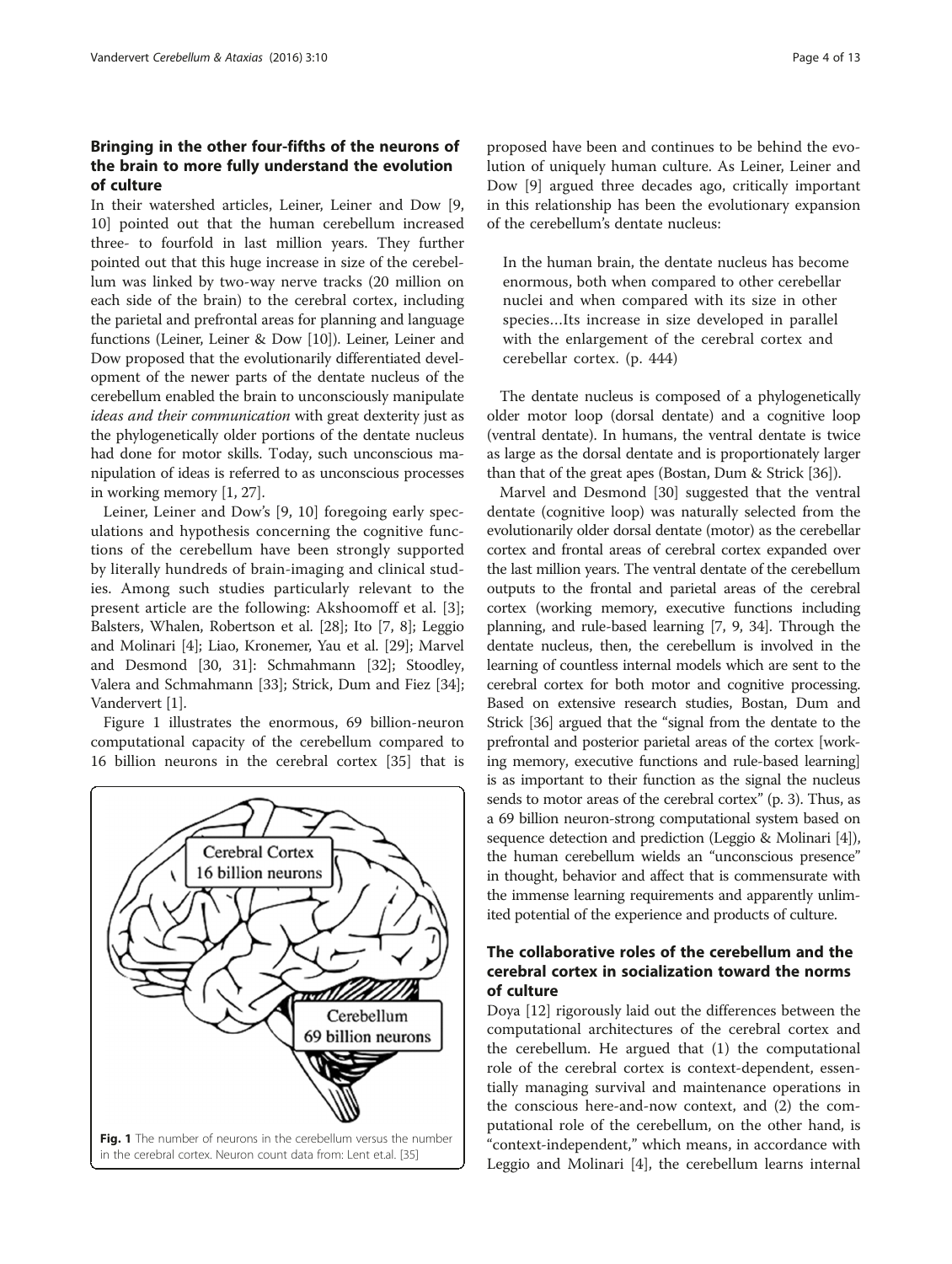models of control that by-pass the rigorous relearning of the requirements of here-and-now contexts by establishing feedforward models of behavior and thought to unconsciously predict, anticipate and deal with those repetitive situations. These context-independent computations produce forward-predicting cerebellar internal models which enable skillful, error-corrected manipulative control in everything from, for example, skillful sports performance to expert piano performance to the creative ideas and innovations that result from repetitive experience in science, religion, mathematics, art, music, daily routines and social relationships (Vandervert [\[1](#page-10-0)]; Vandervert, Schimpf & Liu [\[37](#page-11-0)]).

How, exactly, are we to understand Doya's [\[12](#page-11-0)] analysis of these different but completely integrated roles of the cerebral cortex and the cerebellum? What does "context-independent" mean, how does it come about and to what does it apply? As described earlier in the Introduction section of this article, Akshoomoff, Courchesne and Townsend [\[3](#page-11-0)] and Leggio and Molinari [[4\]](#page-11-0) independently proposed that the cerebellum does indeed specialize in learning of unconscious, forwardpredicting internal models that are sent to working memory and other sensory, motor and affective processes in the cerebral cortex. Akshoomoff, Courchesne and Townsend [[3\]](#page-11-0) described important detail on how the cerebellum builds a predictive, unconscious structure into its internal models:

The cerebellum is a master computational system that adjusts responsiveness in a variety of networks to obtain a prescribed goal [in Baddeley's working memory model, this is the attentional control of the central executive] (Courchesne, 1995; Courchesne et al., 1994). These networks include those thought to be involved in declarative memory, working memory, attention, arousal, affect, language, speech, homeostasis, and sensory modulation as well as motor control. This may require the cerebellum to implement a succession of precisely timed and selected changes in the pattern or level of neural activity in these diverse networks [It would do this by learning internal models that would implement such changes.]. We hypothesized that the cerebellum does this by encoding ("learning") temporally ordered sequences of multi-dimensional information about external and internal events (effector, sensory, affective, mental, autonomic), and, as similar sequences of external and internal events unfold, they elicit a readout of the full sequence in advance of the real-time events. This readout is sent to and alters, in advance [italics] added], the state of each motor, sensory, autonomic, attentional, memory, or affective system which, according to the previous "learning" of this sequence, will soon be actively involved in the current real-time events. So, in contrast to conscious, longer timescale anticipatory processes mediated by cerebral systems, output of the cerebellum provides momentto-moment, unconscious, very short time-scale, anticipatory information. (pp. 592–593)

It is important to note here that attentional control as used in the context of this article refers to its learning within working memory in cerebellar internal models as described in the above quote by Akshoomoff, Courchesne and Townsend—see also Vandervert [\[1](#page-10-0)] in this regard.

Thus combining Doya's [\[12\]](#page-11-0) description of the differences between the computational architectures of the cerebral cortex and the cerebellum with Akshoomoff, Courchesne and Townsend's above cerebellar sequence detection, "context-independent" refers to internal models learned in the cerebellum that replace the original context of repetitious learning required of any tasks, including difficult, time-consuming, higher-order cognitive tasks and task related to complex social interaction (the original "contexts"). For example, in relation to the original, often arduous context-dependent process of learning a complex musical piece, "context-independent" does not mean independent of the musical piece in question but rather independent of the original difficult, repetitive learning tasks that have been replaced by a template of internal models (neural circuits) in the cerebellum. In regard to such higher-order and social tasks, see particularly Doya ([\[12\]](#page-11-0), p. 671); Akshoomoff, Courchesne & Townsend's [[3](#page-11-0)] above-quoted listing of declarative memory, working, attention, arousal, affect and so on; Leggio & Molinari's [[4\]](#page-11-0) above-quoted listing of "inferences of higher-order processes," and "other persons" as controlled objects. As an example of the learning of context-independent internal models for these highest levels of thinking, Ito [[7](#page-11-0)] provided a straightforward discussion on how the cerebellum might learn internal models of complex mental models taking place in the parietolateral association area and then forwards them back to the cerebral cortex to carry out the original context-dependent task in an errorcorrected and unconscious manner.

It is proposed that, through cerebrocerebellar collaboration, these context-independent cerebellar internal models provide the basis for both the unconscious learning of and ongoing participation in culture. The powerful adaptive value of such context-independent internal models in culture is twofold: (1) they enable humans to collectively think or perform faster, more appropriately and more consistently in a predictive, feedforward manner (Akshoomoff, Courchesne & Townsend [\[3](#page-11-0)]; Ito [\[7](#page-11-0)]; Leggio & Molinari [\[4](#page-11-0)]; Vandervert [[1, 2\]](#page-10-0), and (2) increasingly adaptive and increasingly complex mental models and movements connected to complex ongoing social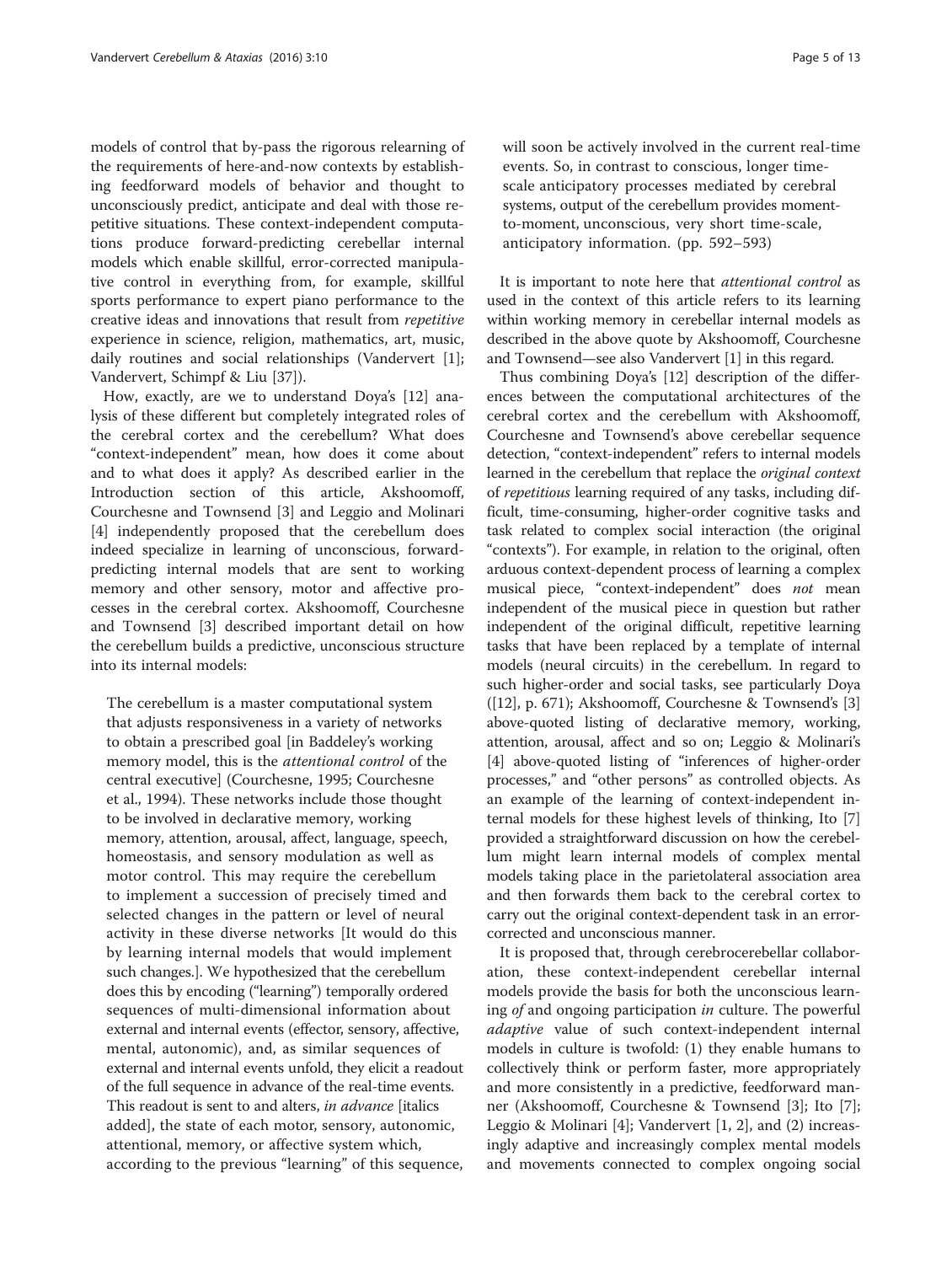and technological problems with a culture can be creatively developed though the blending of cerebellar internal models in the individual (Imamizu, Higuchi, Toda & Kawato [[5\]](#page-11-0); Vandervert [[1\]](#page-10-0); Vandervert, Schimpf & Liu [\[37](#page-11-0)]. Individuals then share the products of their new, creative blends of cerebellar internal models (new ideas, new technologies and so forth) with other members of culture, thus advancing culture as a whole. These new ideas and technologies in turn give rise to additional new creative blends of cerebellar internal, thus continually advancing culture (often rapidly in the manner of a positive feedback loop) to higher social, scientific, technological, and artistic levels. An example of the optimization of mental/manual skill (point 1 above) in many individuals throughout culture can be seen clearly in the process of learning cerebellar internal models through years of repetitive practice leading to errorless and seemingly effortless complex musical performance (Vandervert [[1\]](#page-10-0)). Recall, that "context-independent" does not mean independent of the musical piece in question, but rather independent of the original difficult, repetitive learning tasks that have been replaced by a template of internal models<sup>3</sup>. So, now, the pianist, for example, plays a complex concerto errorlessly without "thinking" about the original contexts of the practice sessions (see, for example, Parsons, Sergent, Hodges et al. [\[38](#page-11-0)]). The leading edge and heart of a culture is made up of many such highly-practiced individuals across all components of culture, religion, science, art, engineering, music, technology and so on. And, it is proposed that examples of the constant, cumulative advance of ever-new blends of internal models and thus the advance of culture (point 2 above) include the cumulative growth of agricultural methods, the relentless technological and artistic advances of ancient Egyptians, Greeks, Romans, and on into the likewise relentless technological and artistic advances of the modern world.

#### The observational learning of cerebellar internalmodels provides the "glue" for socialization toward the norms of culture

In the sharing of the above cumulative advance of new, creative blends of cerebellar internal models across individuals, observational learning is critically important. Observational learning is learning that occurs by observing the behavior of others. Observational learning is critically important during socialization today (see Endnotes), but was even more important among ancient peoples where the bulk of socialization occurred, not in schools with books and computers, but in everyday community and family activities (including often-repeated religious/political ceremonies and rituals) and in occupational apprenticeships. How are cerebellar internal models acquired through observational learning, and, specifically, how are

they accumulated in a person-to-person manner that leads to advances in culture?

In this regard, Wolpert, Doya and Kawato [\[15](#page-11-0)] proposed that a high level of "control" and observational learning related to the nonverbal behavior and intentions of others can be based on cerebellar internal models of one's own motor system:

We hypothesize that…during action observation the [one's own] motor system can be used to understand the actions of others. This could be an efficient process because our CNS has learned to predict the consequences of actions on our own body [as a collection of controlled objects] and this can be used to make accurate predictions about others. (p. 597)

In this hypothesized scenario, the cerebellum is involved in a combination of a high level of "control" and observational learning of the behavior of another person. Recall from the discussion of "controlled objects" in the introduction of this article that in the above scenario the observed person would be a controlled object in the same sense that a person's own arm is a controlled object manipulated by internal models in the cerebellum.

Along this same line of observational or imitative learning, cerebellum research has outlined detailed accounts of how internal models of communication between speakers and listeners and in the imitation of others operate in (1) advanced social interaction at the symbolic level (Wolpert, Doya & Kawato [\[15\]](#page-11-0)), (2) higher-level, mutual mental modeling between speaker and listener during social interaction (Imamizu & Kawato [[13](#page-11-0)]), and (3) the comprehension of sentences between speaker and listener (Moberget Gullsden, Andersson et al. [\[14](#page-11-0)]).

Following directly in this line of research, Doya [[12](#page-11-0)] proposed that the cerebellum learns internal models for words and gestures between speaker and listener:

In the context of communication, the "environment" is the partner [the listener] of communication and the goal is to bring the physical or internal state of the partner into a desired state. This involves sequential selection of actions, i.e. words or *gestures* [italics added], in an appropriate sequence, in the same way as in the case of many control tasks. When the model of the partner is available [for example, a close friend or a familiar teacher], the goal can be achieved more readily and quickly. If the internal models of the speaker [italics added] and *listener* [italics added] are similar, communication [and, thus observational learning] is made efficient. (pp. 970–971)

While not all observational learning includes such speaker/listener modeling, most family, school, religious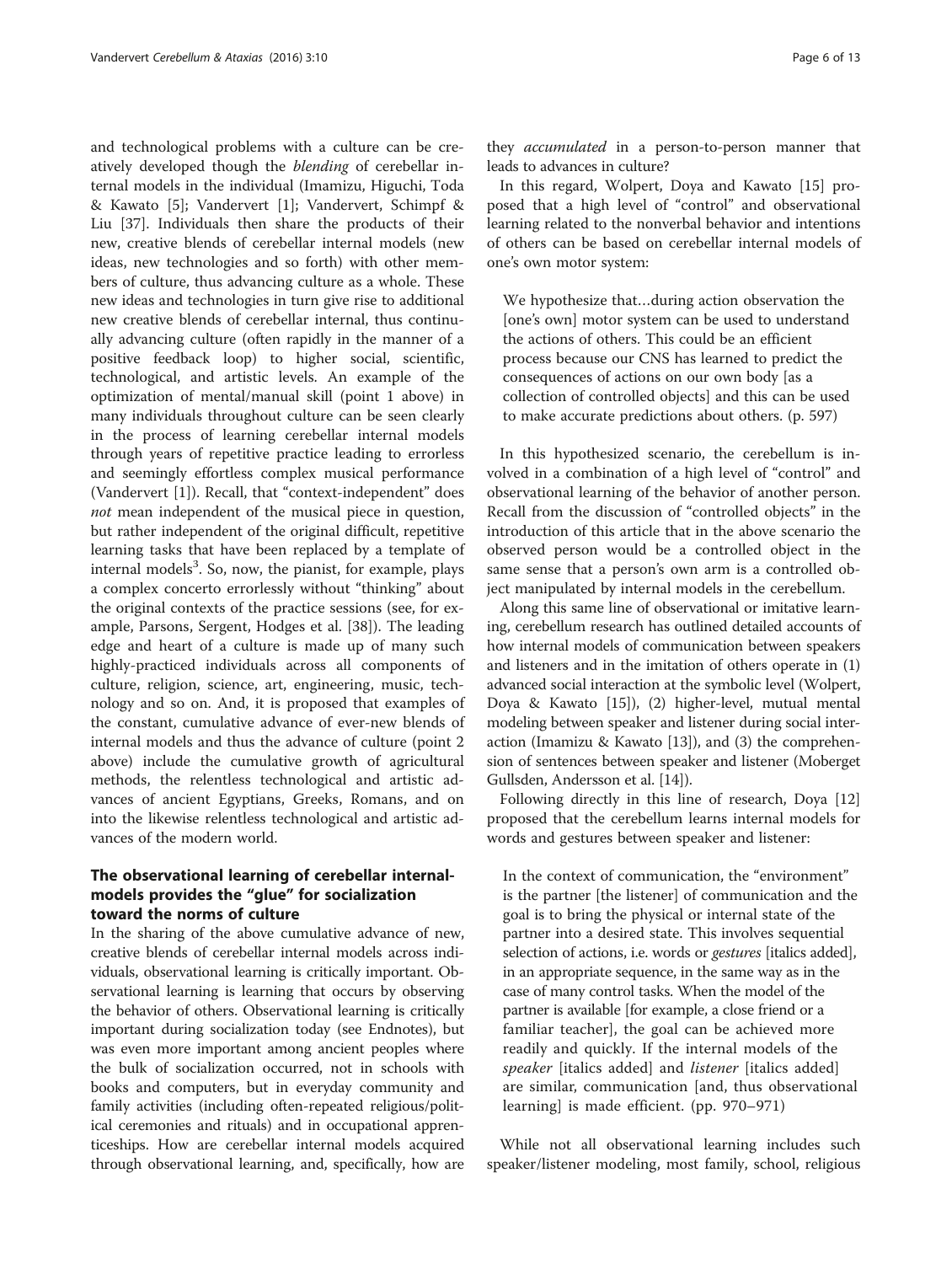learning, apprentice situations and so forth occurring during socialization into the norms of culture do. It is important to note in this regard, that in situations where there is a good degree of one-sided or one-way communication (for example, teachers presenting lessons to students without interaction, children watching television or listening to parent conversations, and so forth) the listener would experience a diminished degree of the learning of forward-predictive cerebellar internal models of the "speaker." This is so, because as compared to twoway communication, these one-way situations permit cerebellar internal models to test and error-correct diminished samples of the speaker's (or television program's) behavior and mental state(s).

It is proposed that it is cerebellar internal models, learned largely through observational learning and in accordance with Leggio and Molinari's [[4\]](#page-11-0) earlier abovequoted sequence detection process that provide the substance and "glue" that binds individuals together in both the experience and capacity to participate in a common culture. Without the concepts initiated by cerebellar internal models through repetitious learning of common tasks in each individual's brain, there would be no conscious/unconscious common framework to bind the members of culture together in a "silent" fashion, again, for example, in art, science, religion, music, mathematics, politics, child-rearing and so on. The expression that members of culture are bound together in a "silent" fashion is used here to draw attention to this important point that Leiner, Leiner and Dow [[10](#page-11-0)] made on the unconscious nature of learning in the cerebellum:

Cerebellar signals are always generated below the level of conscious awareness in the brain. How cerebellar contributions can improve the speed and skill of cerebral performance is therefore not accessible to conscious introspection. Rather, the cerebellar contributions to cognitive and language skills would constitute a part of what is called 'the cognitive unconscious.' (p. 1006)

#### Important implications of the prominent role of the cerebellum in the learning of culture

In summary to this point, it is proposed that the learning of the components of culture can best be understood and studied as the learning of a general template of cerebellar internal models. This template of cerebellar internal models unconsciously controls the focus, shifting, and duration of attention in working memory, affect and so forth as it is shared as "moment-to-moment, unconscious, very short time-scale, anticipatory information" (Akshoomoff, Courchesne, Townsend ([[3\]](#page-11-0), p. 593), see their earlier above quote) among the members of culture. Following Baddeley [\[39](#page-11-0)], these parameters of attention provide executive control for ongoing thought including constant, ongoing access to cultural information held in long-term memory.

### Cultural deprivation and cultural shifts, and the cerebellar cognitive affective syndrome

This view of the cerebellum's role in the learning of culture offers a way to study the effects of cultural practices, cultural changes, and importantly, cultural deprivation and maltreatment on the development of working memory, and, as Ito [[7\]](#page-11-0) described, how those changes might affect both normal and abnormal mental and affective development:

In analogy to the contribution of the cerebellum to motor activity, its contribution to mental activity may be specified as regulating the speed, consistency, and appropriateness of cognitive processes, with dysfunction leading to a dysmetria of thought (Schmahmann [[40\]](#page-11-0)). This provides theoretical bases for explaining cerebellar symptoms such as dysmetria as being due to impairment of a cerebellar model of musculoskeletal system. A similar explanation applies to *mental* dysmetria [italics added] that may occur due to lack of the [cerebellar internal] model which copies a mental model [of the cerebral cortex]. (p. 486)

Specifically, Schmahmann [\[18\]](#page-11-0) proposed, that such dysfunction of the cerebrocerebellar circuits/functions produces dysmetria of thought with the following mental and affective characteristics:

It [the cerebellar cognitive affective syndrome] is characterized by (1) disturbances of executive function, which includes deficient planning, set-shifting, abstract reasoning, working memory, and decreased verbal fluency; (2) impaired spatial cognition, including visual-spatial disorganization and impaired visualspatial memory; (3) personality change characterized by flattening or blunting of affect and disinhibited or inappropriate behavior; and (4) linguistic difficulties, including dysprosodia, agrammatism and mild anomia. The net effect of these disturbances in cognitive functioning was a general lowering of overall intellectual function [italics added]. (Schmahmann [\[18\]](#page-11-0), p. 371

It is proposed that these functions are importantly related to the early development of mental and affective components of communication (language and nonverbal communication) (a la Doya's [[12](#page-11-0)] above quote) by which, to a large degree, culture is transmitted. This idea is supported by Knickmeyer, Gouttard, Kang, Evans, Wilber, Smith et al. [[41\]](#page-11-0) who argued that the 240 % increase in the size of the cerebellum in the first year suggested the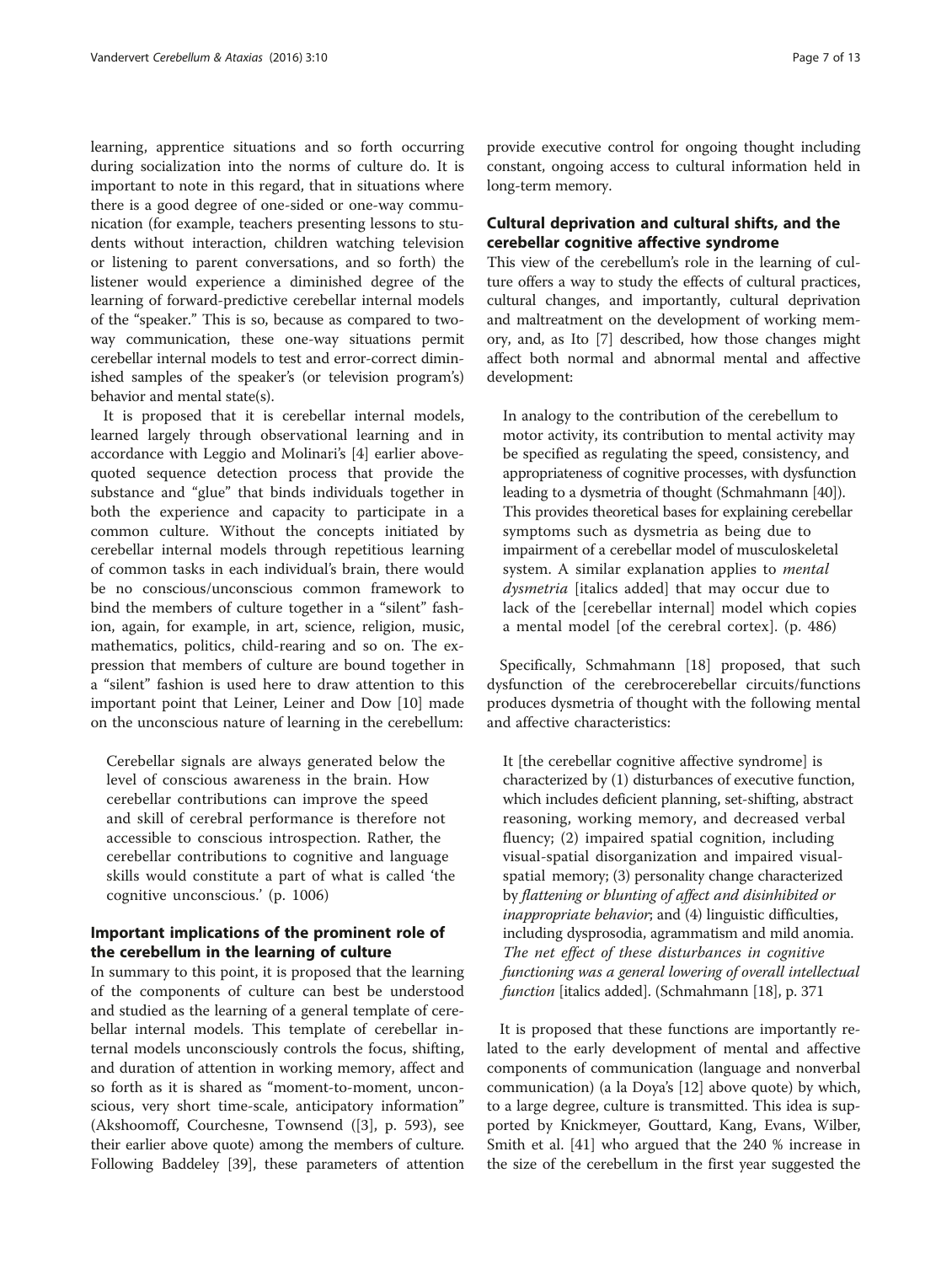great sensitivity of the cerebellum to experience during the first year and on into the school years:

Because the cerebellum is critically involved in motor coordination and balance [[42](#page-11-0)] the striking cerebellar growth may underpin the rapid motor developments of infancy. The cerebellum has also been implicated in a plethora of other cognitive abilities including planning, set-shifting, language abilities, abstract reasoning, working memory [italics added], and visualspatial organization [italics added] [[17\]](#page-11-0). Given that "cognitive" regions of the cerebellum have reciprocal projections with nonprimary frontal, parietal, and occipital association cortex [[43\]](#page-11-0), the extremely rapid growth of the cerebellum in the first year may be a prerequisite for specific aspects of later cortical development. ([[41\]](#page-11-0), p. 12180)

It is therefore suggested that through a number of types and degrees of cultural deprivation the functions listed in Schmahmann's above cerebellar cognitive affective syndrome may be impaired during socialization/enculturation (see Endnotes).

#### Cultural deprivation impairs the acquisition of social cues

Studies on the effects of socialization on the development of the cerebellum have offered preliminary support for this suggestion. For example, Bauer, Hanson, Pierson et al. [[44](#page-11-0)] studied the effects of cultural deprivation on the development of the cerebellum and cognitive functions of young children in austere orphanages<sup>4</sup>. This research found that orphanage-induced social/cultural deprivation resulted in significantly smaller left and right superior-posterior cerebellar lobe volumes and, cognitively, reduced visual-spatial memory and reduced attentional and planning components of executive function. In addition, Baldacara, Jackowski, Schoedl et al. [\[45](#page-11-0)] also found that emotional maltreatment during such institution-induced socialization leads to reduced cerebellar volume and to various degrees of the "flattening or blunting of affect and disinhibited or inappropriate behavior" cited among the symptoms of dysmetria of thought by Schmahmann [[18](#page-11-0)] above.

Corroborative evidence that the cerebellum is the key driver of socialization and, thereby, enculturation also comes from an unexpected source. Giedd [\[46\]](#page-11-0) pointed out that electronic media (television, cellphones, the Internet, etc.) have changed the way children and adolescents learn, play, and socialize more in the last 15 years than in the previous 570 some years since the introduction of Gutenberg's printing press. Because the increase in the use of these media (mostly television, see Rideout, Foehr and Roberts [[47\]](#page-11-0)) have dramatically

changed learning, play, and socialization among children, it represents a definite and significant cultural modification or "shift." The actual existence of this suggested cultural shift is strongly supported by a preponderance of findings that, much like Bauer et al.'s [[44](#page-11-0)] and Baldacara et al.'s [[45\]](#page-11-0) above-cited social/cultural deprivation-induced effects, excessive television viewing among children produces what might be considered mild, parallel appearances of Schmahmann's [\[18](#page-11-0)] cerebellar cognitive affective syndrome. For example, studies on both excessive and specialized aspects of television viewing have found that those same (but less pronounced) negative attentional, executive, and affective effects occur (Lillard & Peterson [\[48, 49\]](#page-11-0); Pagani, Fitzpatrick & Barnett [[50](#page-11-0)]; Watt, Fitzpatrick, Derevensky et al. [[51\]](#page-11-0)). As Bauer et al. [[44](#page-11-0)] and Baldacara et al. [[45](#page-11-0)] found for institutional deprivation, these researchers suggested that excessive television viewing deprives young children of critical developmental socialization and peer-interactive play activities.

### Learning to be a bystander: excessive television viewing reduces the Cerebellum's learning of other-persons-as-control-objects

All of the foregoing research concludes that the negative effects of both institutional deprivation and excessive television viewing are the result of reduced opportunities for hands-on socialization. But how, exactly, does this reduced socialization occur in the brain? Within the framework of cerebellar internal models described in this article, it is suggested that these negative socialization effects are not only the result of the learning of a lessened degree of socialization but also the result of the learning of internal models for a different kind of socialization. Although this suggestion of a different kind of socialization can apply in either institutional deprivation or excessive television viewing, an example will be given only for the case of excessive television viewing. Again returning to Doya's [\[12\]](#page-11-0) and Wolpert et al's [\[15\]](#page-11-0) above notion of speaker and listener-as-control-objects in interpersonal language and nonverbal communication, it is proposed that when a child watches characters in scenarios on television (either cartoon characters or actual persons) they are still learning cerebellar internal models related to "socialization," but with increased television viewing it is increasingly a one-sided or "bystander" template of internal models that is being learned rather than one of a socially richer two-sided interaction. This televisionmediated, one-sided socialization is less demanding of the unconscious learning of cerebellar control models (for example, requires less hands-on social give-and-take communication and eye-contact) in the control of attention, executive control, and affect as described by Akshoomoff, et al. [[3](#page-11-0)]. This occurs in television viewing it is suggested,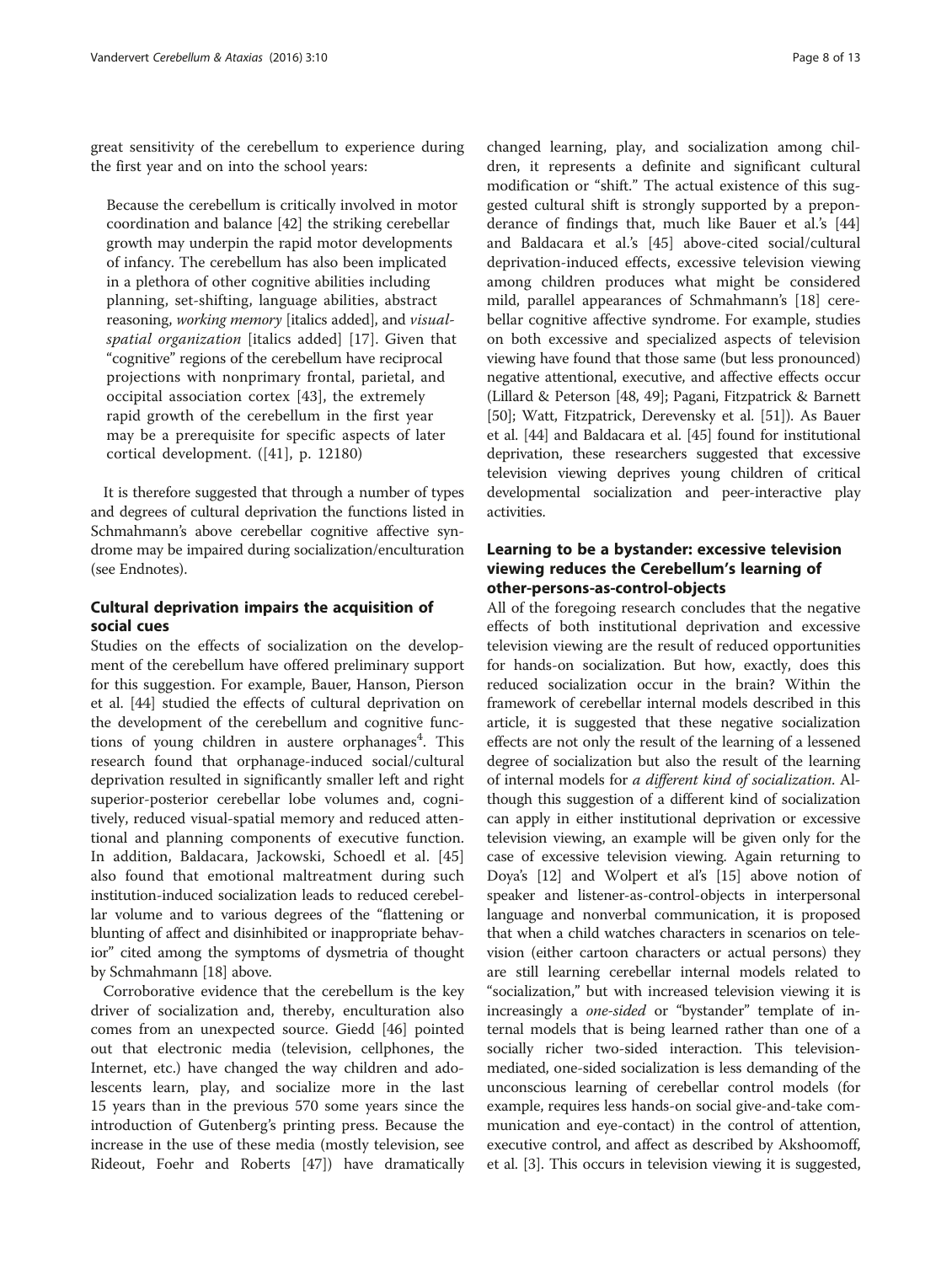because the other "person(s)" are either more predictable because television plots are very similar, or their behavior and thoughts need not be predicted at all because there are no real-world consequences if the television viewer does not learn to predict them (see Leggio & Molinari's [[4\]](#page-11-0) quote on cerebellar predictive sequence detection above). In fact, the other persons or cartoon characters seen in television programming may be more entertaining, because they are *not* predictable, or prediction is elusive<sup>5</sup>.

In essence, today's children in varying degrees are learning to be a part of a "media-mediated" culture that is quite different from that of previous generations. They are learning to become a part of the rapidly emerging electronic media culture described above by Giedd [\[46](#page-11-0)]. As Giedd suggested, some of the effects of what in this article is called one-sided socialization are positive (for example, in opening new horizons of information access) and some are negative (as in lowering attentional control, school grades, and social adjustment as found by Lillard et al. [[48](#page-11-0), [49\]](#page-11-0), Pagani et al. [\[50\]](#page-11-0) and Watt et al. [\[51](#page-11-0)]. It is proposed that the negative effects are the result of mild impairment of the development of implicit learning via cerebellar internal models as described by Ito [\[8](#page-11-0)], leading to an equally mild, parallel development of Schmahmann's [[18](#page-11-0)] cerebellar cognitive affective syndrome (see component characteristics listed earlier above). This contention is supported by D'Mello and Stoodley's [\[52](#page-11-0)] in comments on the role of cerebellar internal model in implicit learning, especially in early development:

Abnormal connectivity between the cerebellum and cerebral motor regions might result in sub-optimal automatization and modulation of motor behaviors, and might also be related to delayed acquisition of gestures important for social interaction and communication. Similarly, abnormal connectivity between the cerebellum and cerebral cortical regions involved in language could lead to atypical organization of language networks in ASD (autism spectrum disorder), and be associated with delayed language acquisition in ASD. (p. 13)

#### Conclusions and discussion

It is concluded that the essential components of culture are learned and sustained not by the cerebral cortex alone as many traditionally believe, but are substantially learned in cerebellar internal models through repetitious experience. Following Akshoomoff, et al. [\[3](#page-11-0)]; Imamizu, Higuchi, Toda & Kawato [\[5](#page-11-0)]; Ito [\[7, 8, 53, 54\]](#page-11-0) and Leggio & Molinari [[4](#page-11-0)] these cerebellar internal models were adaptive because, ('1) by encoding ("learning") temporally ordered sequences of multi-dimensional information about external and internal events, they predicted future events in advance, (2) through constant error-correction, they regulated the speed, consistency, and appropriateness

of movement and thought in the cerebral cortex, and (3) when confronting new tasks, they are blended to provide new solutions. It is further concluded that, in the process of socialization (see Endnotes), these cerebellar internal models are largely derived through observational learning from communication (including gestures) shared among members of a particular group of people a la Doya, [[12\]](#page-11-0), Imamizu & Kawato, [\[13\]](#page-11-0), Moberget et al. [\[14\]](#page-11-0), and Wolpert et al. [\[15\]](#page-11-0). These internal models are generated below the level of conscious awareness (Leiner, Leiner & Dow [\[10](#page-11-0)]), and, it is suggested, are responsible for predicting behavioral and cognitive requirements necessary in the origin of culture, for the participation in culture, and the forward advance of culture.

The cerebellar approach to the nature and origins of culture offers the following new explanations for a number of important questions.

First, by recognizing that all people learn similar cerebellar internal models to similar repeated acts and experiences (Ito [[7\]](#page-11-0); Leggio & Molinari [[4\]](#page-11-0)), the cerebellar approach explains how the components of culture, although observed in others and taught by others, can be unconsciously learned by each person, but yet be learned to be in close sync with others of the same group. That is, the unconscious learning of cerebellar internal models through speaker-listener communication (including nonverbal communication [Doya [[12](#page-11-0)]) reduces a myriad of similar environmental/social circumstances to predictive, error-adjusted (Leggio and Molinari [[4\]](#page-11-0)) social principles which drive social thought, behavior and affect in a similar manner in all members of the social group.

Second, the larger anthropological context for the evolution of the origin of human culture now appears to have been the adaptive natural selection of sequence-based (rule-based) cognitive processes required in the natural selection of the manufacture and use of stone tools beginning some one and a half million years ago (e.g., Barton & Venditti, [[55](#page-11-0)]; Greenfield, [[56\]](#page-11-0); Leiner, Leiner & Dow, [[9](#page-11-0), [10](#page-11-0)]; Stout & Chaminade, [[24\]](#page-11-0); Vandervert, [[1,](#page-10-0) [11](#page-11-0), [57, 58\]](#page-12-0)). Because of its requirement of prolonged cognitive effort, this adaptive selection advantage of stone-tool manufacture and use likely selected toward the three- to fourfold expansion of the size of the cerebellum and, and especially its cognitive, working memory functions, which Leiner et al. [[9\]](#page-11-0) referred to as "the skillful manipulation of ideas" (p. 444). Within this context of adaptively evolving cerebrocerebellar feedback loops and the slowly accelerating complexity of stone-tool production (Ambrose, [\[59\]](#page-12-0)), it is proposed that the earliest shared, highly-repetitive, sequential motor/cognitive activity necessary for a cerebellum-driven "culture" would have likely developed. This offers a cerebellum internal modelsbased explanation for how culture could have originated out of mutually-shared observational learning related to the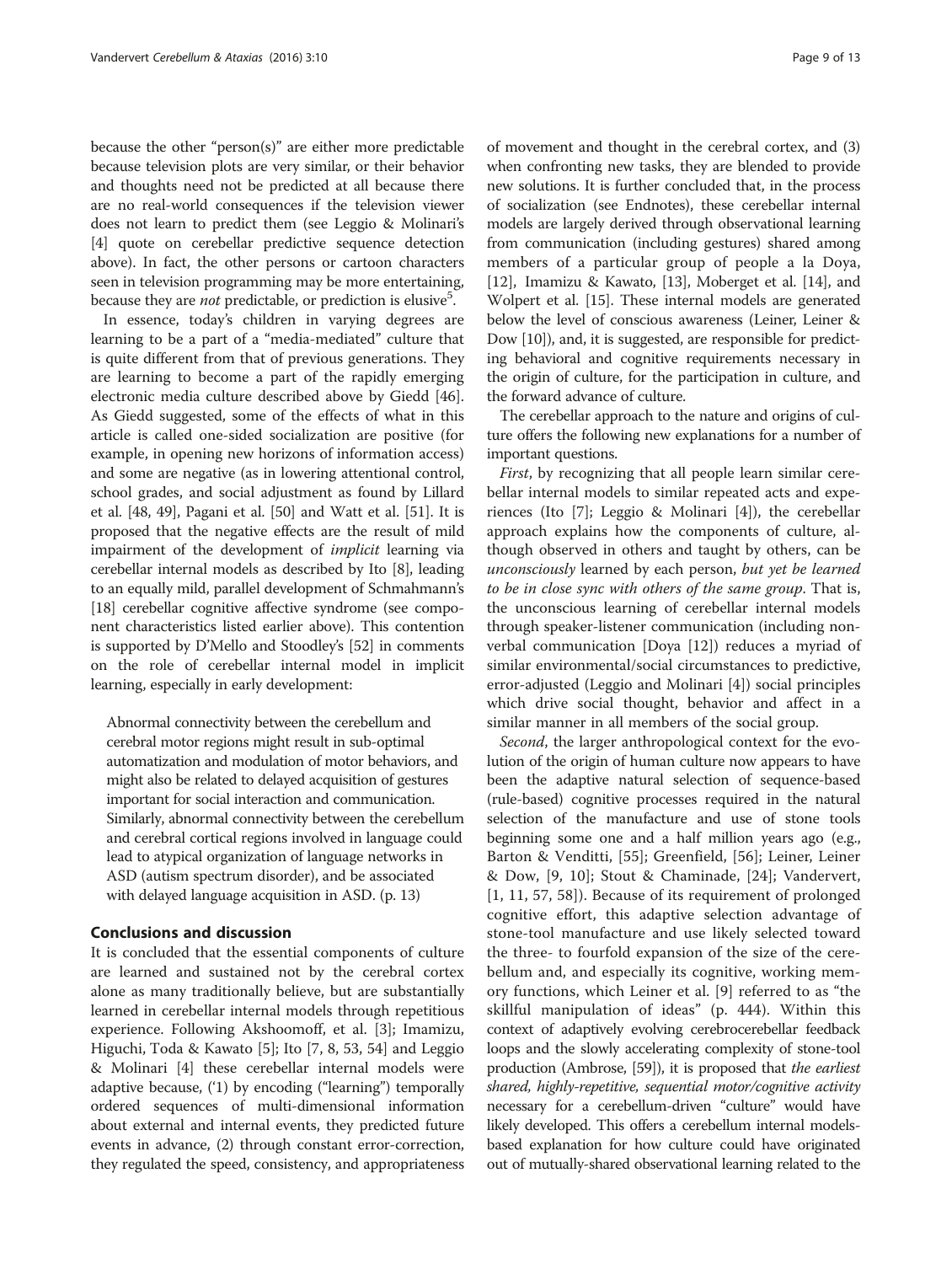tool-manufacturing and tool-using other persons-ascontrol-objects (Doya, [[12](#page-11-0)]). It is suggested that, within this highly-repetitive, sequential activity and based on the blending of cerebellar internal models (Imamizu et al. [\[5](#page-11-0)]) was the beginning of a positive feedback loop (what was learned and produced in turn led to greater, more refined learning and production). This scenario compares directly with anthropologist Ralph Holloway's brain-culture positive feedback loop ([[20](#page-11-0)], pp. 293–295).

Third, Vandervert [[1](#page-10-0), [2,](#page-10-0) [57](#page-12-0)] and Vandervert, Schimpf and Liu [\[37\]](#page-11-0) described an evolutionary scenario that (1) cerebellar internal models are blended in the process of optimizing problem solving in working memory (Imamizu et al. [\[5\]](#page-11-0); Ito, [[49](#page-11-0)]; Yomogida, Sugiura, Watanabe et al. [[60](#page-12-0)]), and (2) that when these newly blended internal models are sent to consciousness in the prefrontal executive and parietolateral association cortices (working memory areas) (Ito, [[53](#page-11-0)]), they may be experienced as sudden, intuitive new solutions to problems. Within the larger context of the first point above, this offers an explanation not only for individual creativity but the constant creative, forward advance of culture as a whole (Vandervert, [[2,](#page-10-0) [57](#page-12-0)]; Vandervert, Schimpf & Liu [\[37](#page-11-0)]).

Fourth, Vandervert [\[11\]](#page-11-0) proposed that within the context of gradually more adaptive manufacture and use of stone tools (especially the last million years) that cerebellar internal models adaptively blended (Imamizu et al. [[5\]](#page-11-0); Yomogida et al. [[60](#page-12-0)]) visual-spatial working memory with vocalizations to produce symbolic, syntactical lan-guage<sup>6</sup>. According to Vandervert [[11](#page-11-0)], this latter adaptation was the basis of the evolution of Baddeley's phonological loop from the existing, pre-language visual-spatial working memory in earlier Homo erectus. It is suggested that the evolution of this new symbolic level of communication produced more readily communicated (a la Doya [\[12](#page-11-0)]) details of ongoing socially shared experience. This idea is strongly supported by Van Overwalle and Marien's [\[16](#page-11-0)] conclusion that the cerebellum learns internal models for moment-to-moment, predictive "fluent and automatic social interaction" (p. 16). Vandervert [[11](#page-11-0)] suggested that the foregoing cerebro-cerebellar blending of (1) a sequencedriven, decomposed visual-spatial experience with (2) vocalizations likewise selectively decomposed toward language led to a highly adaptive, infinitely partitionable<sup> $\ell$ </sup> internal model input (language) into working memory. That is, the gradual emergence of an infinitely partitionable working memory, and, at the same time, a socially sharable working memory, a la Van Overwalle and Marien's above "fluent and automatic social interaction," would have been an enormous selective advantage. It is suggested that this adaptive selection, shared through the emerging phonological loop a la Doya [\[12\]](#page-11-0), offers an explanation of the adaptive beginning of culture as a sharable, *infinitely parti*tionable reality within working memory. It seems only

sequence-detecting, error-driven cerebellar internal models (Leggio & Molinari, [\[4](#page-11-0)]), in collaboration with the advance human cerebral cortex, had uniquely evolved to produce such an outcome.

Fifth, the cerebrocerebellar approach to the origin and nature of culture described herein offers a brain-based explanation of how excessive television viewing (a profound cultural shift which has occurred Giedd, [\[46](#page-11-0)]; Rideout, Foehr and Roberts [[47](#page-11-0)]) especially among children, might disrupt traditional, pre-television, two-sided socialization which Lillard et al. [[48\]](#page-11-0), Pagnani et al. [[50](#page-11-0)] and Watt et al. [[51](#page-11-0)] found reduces attentional control, school grades, and social adjustment. This explanation proposes that excessive television viewing diminishes social interaction with other-persons-as-cerebellar-controlobjects (a la Doya, [[12\]](#page-11-0); Imamizu & Kawato, [\[13](#page-11-0)]; Moberget et al. [\[14\]](#page-11-0); Wolpert et al. [\[15](#page-11-0)]) and replaces "other persons" with non-interactive (and therefore inconsequential) "persons," and thereby reduces the repetitious or implicit aspect of observational learning. It is suggested that this results in the learning of cerebellar internal models for a one-sided socialization that is similar in effect to that of socially abused children raised in socially austere orphanages (non-interactive caretakers, little play) found by Bauer et al. [\[44\]](#page-11-0). As D'Mello and Stoodley [\[52](#page-11-0)] suggested for implicit motor and cognitive learning especially during the early developmental years, it is further proposed, that this one-sided, unconscious learning of cerebellar internal models results in diminished learning of attentional, executive, and affective functions, in other words, a mild, parallel learned version of Schmahmann's [[18](#page-11-0)] cerebellar cognitive affective syndrome.

In summary it is concluded that culture is a collaborative outcome of the cerebral cortex and the cerebellum. It is hypothesized that the cerebellum, through the evolutionary differentiation of its dentate nucleus toward cognitive functions including working memory and language [\[9](#page-11-0), [10](#page-11-0), [30, 36\]](#page-11-0), plays the more prominent role in the learning, maintenance, and advance of culture. It is suggested that Ito's [[8](#page-11-0)] conception of the "implicit self" (learned through repetition below the level of conscious awareness) is embedded within the proposed largely cerebellum-driven model of culture.

#### **Endnotes**

 ${}^{1}$ Culture is defined [here] as the shared patterns of behaviors and interactions, cognitive constructs, and affective understandings that are learned through a process of socialization [italics added]. These shared patterns identify the members of a culture group while also distinguishing those of another group. Source: Center for Advanced Research on Language Acquisition [\(http://](http://www.carla.umn.edu/culture/definitions.html) [www.carla.umn.edu/culture/definitions.html](http://www.carla.umn.edu/culture/definitions.html)).

Socialization is defined by Sensoy and DiAngelo [[61](#page-12-0)] as follows: "Socialization refers to our systematic training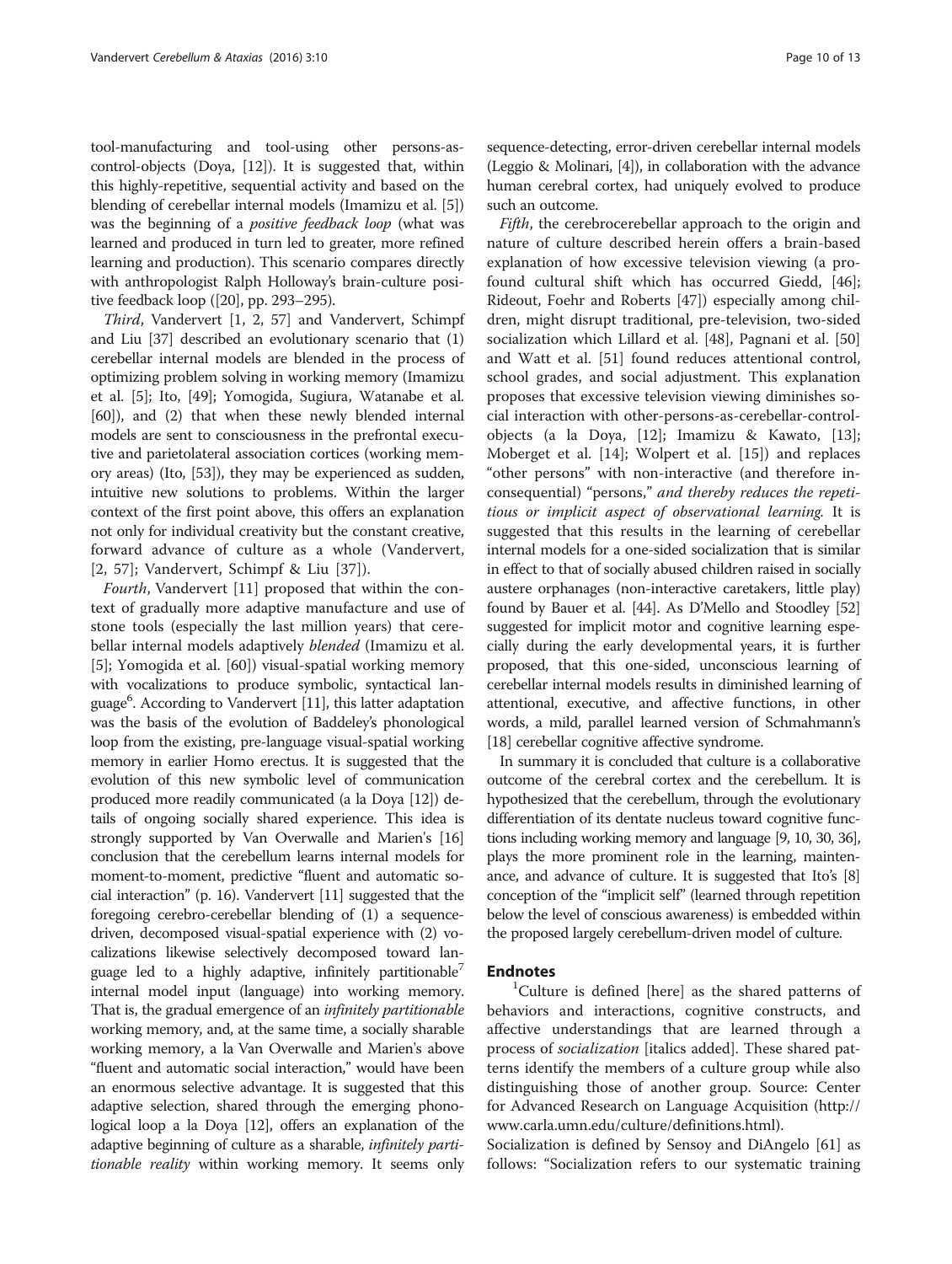<span id="page-10-0"></span>into the norms of our culture. Socialization is the process of learning the meanings and practices that enable us to make sense of and behave appropriately in that culture" (p. 15).

<sup>2</sup>The computational role of the cerebellum is to learn "context-independent" internal models (Doya [\[12](#page-11-0)]), which means it learns internal models of control that by-pass the rigorous, constant relearning of the requirements of repetitive here-and-now contexts of the cerebral cortex. It does this by unconsciously learning feedforward models of behavior and thought to predict, anticipate and, though error-correction, optimally deal with those repetitive situations (Leggio & Molinari [\[4](#page-11-0)]).

<sup>3</sup>Music training, by the very nature of its cognitive, affective and manual production requirements, draws heavily on the components and capacities of working memory. Broadly, working memory is the capacity to temporarily maintain and subsequently manipulate information "online" in the pursuit of goal-oriented tasks (see, for example, Baddeley [[62\]](#page-12-0)). In music training for the piano, for example, these working memory tasks include reading the musical notation system and sustaining the highly attentive repetitious practice required to learn the transfer of this notation into sequences of bimanual production, the latter of which depends on multisensory feedback. Through practice these rigorous contextdependent requirements are by-passed by the learning of cerebellar "context-independent" internal models. <sup>4</sup>

<sup>4</sup>The level of social austerity in orphanage institutions varies greatly. However, the institutions in these studies were generally characterized by unfavorable child-tocaregiver ratios, regimented daily living routines, and diminished sensory, cognitive, and language stimulation, and diminished social responsiveness of caregivers.

Learning internal models of other-persons (or cartoon characters)-as-control-objects that don't predict future behavioral or mental requirements may seem to contradict Akshoomoff et al's [\[3](#page-11-0)] and Leggio and Molinari's [\[4\]](#page-11-0) proposals that the cerebellum's mode operation is to predict. However, all functions of working memory are aimed at and honed (by the repetitive learning of error-correcting cerebellar internal models) toward the accomplishment of a prescribed goal (Cowan, [\[63\]](#page-12-0); Fuster, [\[64\]](#page-12-0); Miyake & Shaw, [\[65\]](#page-12-0)) formulated, not just in the cerebellum, but in the history of collaboration of the cerebral cortex and the cerebellum. This includes imaginary scenarios as goals (for example, Yomogida et al. [[60\]](#page-12-0)). Therefore, a prospective goal in working memory may be to achieve pure fantasy in science fiction novels, television shows or cartoons (where common sense and the laws of physics are humorously or interestingly violated). In the case of such fantasy in working memory, cerebellar internal models are honed toward the prospective goals of the imagined "logic" of the story.

6 This evolutionary blending of visual-spatial working memory with vocalization is generally supported by Liao, Kronemer, Yau, Desmond and Marvel [\[29](#page-11-0)] who demonstrated that the motor cortex and superior cerebellum are involved in the rehearsal/maintenance of both verbal and nonverbal (pictorial) content in working memory. Liao et al. may reasonably be interpreted to reveal how the original evolution of the adaptive blending of visualspatial-related motor and vocal-motor processes remains an equally adaptive mechanism for the reinforcement of memory traces during verbal working memory. <sup>7</sup>

 $\sigma$ Baddeley [[62\]](#page-12-0) suggested a similar evolutionary scenario for working memory: Working memory stands at the crossroads between memory, attention, and perception. In the case of the slave systems, the phonological loop, for example, probably represents an evolution of the basic speech perception and production systems to the point at which they can be used for active memory. (p. 559). Directly following and supporting Baddeley's scenario, Vandervert [\[11\]](#page-11-0) argued that the vocal tagging and filing in long-term memory during the evolutionary emergence of the phonological loop was the result of the following two interrelated contributions of cerebrocerebellar collaboration. First, upon encountering new, challenging environmental demands which pressed the limits of then-existing stone tool technology, cerebellar internal models gradually decomposed/re-composed visualspatial experience associated with situation-specific actions, and parallel situation-specific vocalizations into further decompositions/re-organizations of cerebellar internal models (Flanagan et al. [\[66\]](#page-12-0); Haruno, Wolpert, and Kawato, [\[67](#page-12-0)]; Nakano et al. [[68](#page-12-0)]) which, when blended, selected toward new, uniquely human syntactic orders of language features. Second, these new vocal differentiations in evolving visualspatial working memory served as an increasingly larger system of associative internal and social vocal tags (Fuster [[64](#page-12-0)], pp. 249–251).

#### Competing interests

The authors declare that they have no competing interests.

#### Authors' contributions

LV conceived and wrote the manuscript.

#### Acknowledgements

Reviewer 1 (anonymous) and Reviewer 2 (Dr. Cherie L. Marvel) provided many helpful comments and suggestions which improved the manuscript greatly.

#### Received: 14 January 2016 Accepted: 18 April 2016 Published online: 05 May 2016

#### References

- 1. Vandervert L. How music training enhances working memory: a cerebrocerebellar blending mechanism that can lead equally to scientific discovery and therapeutic efficacy in neurological disorders. Cerebellum Ataxias. 2015;2:11. doi:[10.1186/s40673-015-0030-2.](http://dx.doi.org/10.1186/s40673-015-0030-2)
- 2. Vandervert L. Working memory in child prodigies: A 10,000 year-old story, one million years in the making. In McPherson G, Child prodigies in music. Oxford. Oxford University Press; in press-a.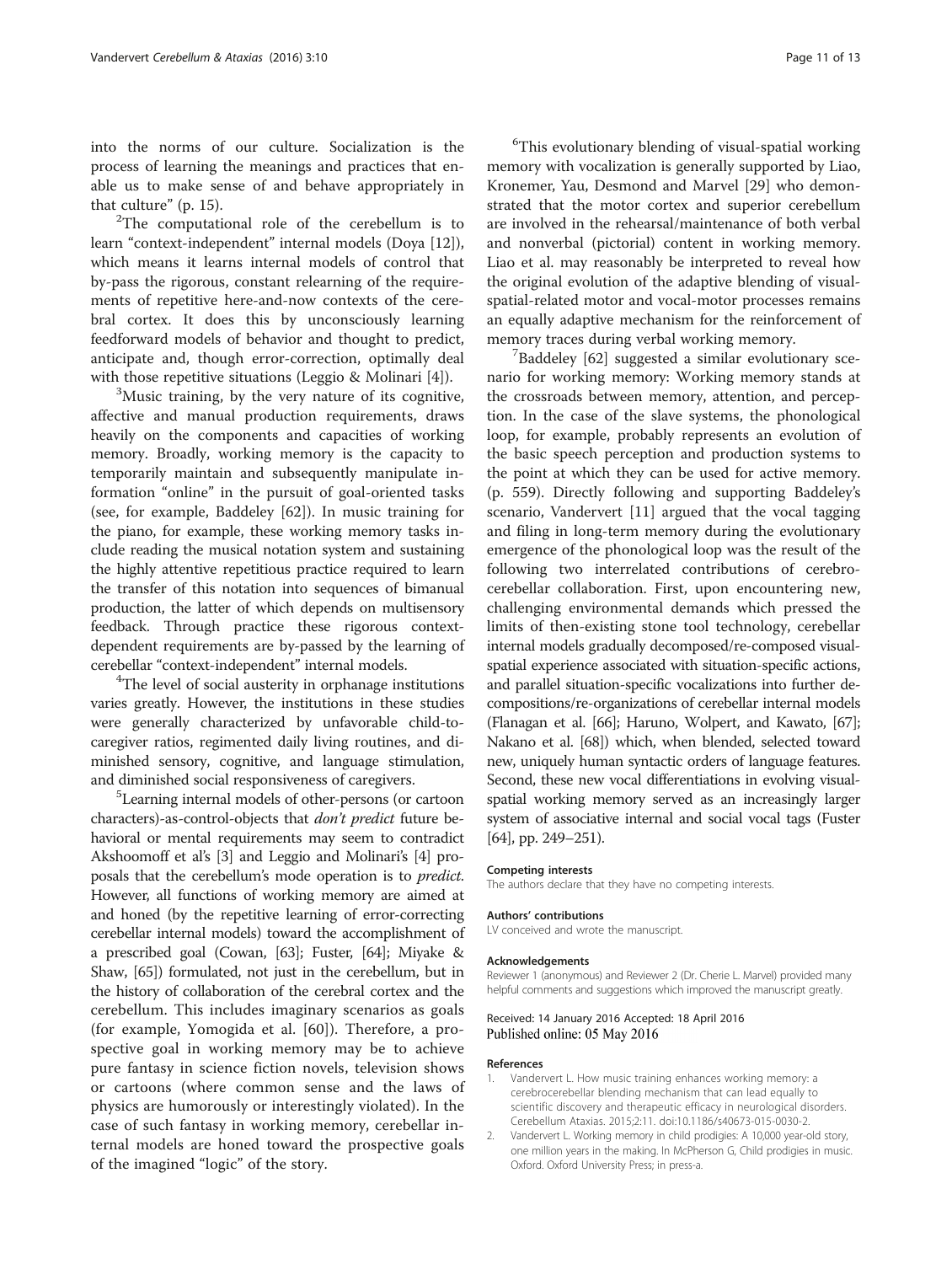- <span id="page-11-0"></span>3. Akshoomoff N, Courchesne E, Townsend J. Attention coordination and anticipatory control. In: Schmahmann J, editor. The cerebellum and cognition. New York: Academic; 1997. p. 575–98.
- 4. Leggio M, Molinari M. Cerebellar sequencing: a trick for predicting the future. Cerebellum. 2015;14:35–8.
- 5. Imamizu H, Higuchi S, Toda A, Kawato M. Reorganization of brain activity for multiple internal models after short but intensive training. Cortex. 2007; 43:338–49.
- 6. Powell A, Shennan S, Thomas MG. Late Pleistocene demography and the appearance of modern human behavior. Science. 2009;324(5932):1298–301.
- 7. Ito M. Cerebellar microcomplexes. In: Schmahmann JD, editor. The cerebellum and cognition. New York: Academic; 1997. p. 475–87.
- 8. Ito M. The cerebellum: brain for an implicit self. Upper Saddle River: FT Press; 2011.
- 9. Leiner H, Leiner A, Dow R. Does the cerebellum contribute to mental skills? Behav Neurosci. 1986;100:443–54.
- 10. Leiner H, Leiner A, Dow R. Reappraising the cerebellum: What does the hindbrain contribute to the forebrain? Behav Neurosci. 1989;103:998–1008.
- 11. Vandervert L. The evolution of language: the cerebro-cerebellar blending of visual-spatial working memory with vocalizations. J Mind Behav. 2011;32(4): 317–31.
- 12. Doya K. What are the computations of the cerebellum, the basal ganglia, and the cerebral cortex? Neural Netw. 1999;12:961–74.
- 13. Imamizu H, Kawato M. Brain mechanisms for predictive control by switching internal models: implications for higher-order cognitive functions. Psychol Res. 2009;73(4):527–44.
- 14. Moberget T, Gullesen EH, Andersson S, Ivry RB, Endestad T. Generalized role for the cerebellum in encoding internal models: evidence from semantic processing. J Neurosci. 2014;34(8):2871–8. doi[:10.1523/JNEUROSCI.2264-13.2014](http://dx.doi.org/10.1523/JNEUROSCI.2264-13.2014).
- 15. Wolpert D, Doya K, Kawato M. A unifying computational framework for motor control and social interaction. Philos Trans R Soc Lond B. Biol Sci. 2003;358(1431):593–602.
- 16. Van Overwalle F, Mariën P. Functional connectivity between the cerebrum and cerebellum in social cognition: A multi-study analysis. NeuroImage. 2015. doi:[10.1016/j.neuroimage.2015.09.001.](http://dx.doi.org/10.1016/j.neuroimage.2015.09.001)
- 17. Schmahmann JD, Sherman JC. The cerebellar cognitive affective syndrome. Brain. 1998;121:561–79.
- 18. Schmahmann JD. Disorders of the cerebellum: ataxia, dysmetria of thought, and the cerebellar cognitive affective syndrome. J Neuropsychiatry Clin Neurosci. 2004;16(3):367–78.
- 19. Schmahmann, J. Dysmetria of thought: A unifying hypothesis for cerebellar role in sensorimotor function, cognition and emotion. Cerebellum. 2013; 151–71. doi: [10.1007/s12311-013-0511-x](http://dx.doi.org/10.1007/s12311-013-0511-x)
- 20. Holloway R. Culture, symbols, and human brain evolution: a synthesis. Dialect Anthropol. 1981;5:287–303.
- 21. Holloway R. The human brain evolving: A personal retrospective. Ann Rev Anthro. 2008;37(1):1–19. doi:10.1146 ann rev anthro.37.081407.085211.
- 22. Reader SM, Hager Y, Laland KN. The evolution of primate general and cultural intelligence. Phil Trans R Soc B. 2011;366:1017–27.
- 23. van Schaik CP, Burkart JM. Social learning and evolution: the cultural intelligence hypothesis. Phil Trans R Soc B. 2011;366:1008–16. doi:[10.](http://dx.doi.org/10.1098/rstb.2010.0304) [1098/rstb.2010.0304.](http://dx.doi.org/10.1098/rstb.2010.0304)
- 24. Stout D, Chaminade T. Stone tools, language and the brain in human evolution. Phil Trans R Soc B. 2012;387:75–87.
- 25. Whiten A, van Schaik CP. The evolution of animal 'cultures' and social intelligence. Phil Trans R Soc B. 2007;362:603–20. doi:[10.1098/rstb.2006.1998](http://dx.doi.org/10.1098/rstb.2006.1998).
- 26. Haidle MN, Bolus M, Collard M, Conard NJ, Garofoli D, Lombard M, Nowell A, Tennie C, Whiten A. The Nature of Culture: an eight-grade model for the evolution and expansion of cultural capacities in hominins and other animals. J Anthro Sci. 2015;93:43–70. doi:[10.4436/jass.93011](http://dx.doi.org/10.4436/jass.93011).
- 27. Gilchrist A, Cowan N. Conscious and unconscious aspects of working memory. In: Winkler I, Czigler I, editors. Unconscious memory representations in perception (Volume 78). Amsterdam: John Benjamins; 2010. p. 1–35.
- 28. Balsters J, Whalen C, Robertson I, Ramnani N. Cerebellum and cognition: Evidence for the encoding of higher order rules. Cereb Cortex. 2013;23: 1433–43.
- 29. Liao DL, Kronemer SI, Yau JM, Desmond JE, Marvel CL. Motor system contributions to verbal and non-verbal working memory. Front Hum Neurosci. 2014;753:1–8. doi:[10.3389/fnhum.2014.00753](http://dx.doi.org/10.3389/fnhum.2014.00753).
- 30. Marvel CL, Desmond JE. The contributions of cerebrocerebellar circuitry to executive verbal working memory. Cortex. 2010;46(7):880–95.
- 31. Marvel C, Desmond J. From storage to manipulation: How the neural correlates of verbal working memory reflect varying demands on inner speech. Brain Lang. 2012;120:42–51.
- 32. Schmahmann JD, editor. The cerebellum and cognition. New York: Academic; 1997.
- 33. Stoodley C, Valera E, Schmahmann J. Functional topography of the cerebellum for motor and cognitive tasks: An fMRI study. NeuroImage. 2012;59:1560–70.
- 34. Strick PL, Dum RP, Fiez JA. Cerebellum and nonmotor function. Ann Rev Neurosci. 2009;32:413–34.
- 35. Lent R, Azevedo FAC, Andrade-Moraes CH, Pinto AVO. How many neurons do you have? Some dogmas of quantitative neuroscience under revision. Euro J Neurosci. 2012;35:1–9. doi[:10.1111/j.1460-9568.2011.07923.x.](http://dx.doi.org/10.1111/j.1460-9568.2011.07923.x)
- 36. Bostan AC, Dum RP, Strick PL. Cerebellar networks with the cerebral cortex and basal ganglia. Trends Cogn Sci. 2013;17(5):241–54. doi:[10.1016/j.tics.2013.03.003.](http://dx.doi.org/10.1016/j.tics.2013.03.003)
- 37. Vandervert L, Schimpf P, Liu H. How working memory and the cognitive functions of the cerebellum collaborate to produce creativity and innovation. Creativity Res J. 2007;19:1–18.
- 38. Parsons L, Sergent J, Hodges D, Fox P. The brain basis of piano performance. Neuropsychologia. 2005;43:199–215.
- 39. Baddeley AD. The episodic buffer: a new component of working memory? Trends Cog Sci. 2000;4:417–23.
- 40. Schmahmann JD. An emerging concept. The cerebellar contribution to higher function. Arch Neurol. 1991;48(11):1178–87.
- 41. Knickmeyer R, Gouttard S, Kang C, Evans D, Wilber K, Smith J, et al. A structural MRI study of human brain development from birth to 2 years. J Neurosci. 2008;28(47):12176–82. doi[:10.1523/JNEUROSCI.3479-](http://dx.doi.org/10.1523/JNEUROSCI.3479-08.2008) [08.2008](http://dx.doi.org/10.1523/JNEUROSCI.3479-08.2008).
- 42. Bastian A, Thach WT. Structure and function of the cerebellum. In: Manto M, Pandolfo M, editors. The cerebellum and its disorders. Cambridge: Cambridge UP; 2002. p. 49–66.
- 43. Thach WT. On the specific role of the cerebellum in motor learning and cognition: clues from PET activation and lesion studies in humans. Behav Brain Sci. 1996;19:411–31.
- 44. Bauer PM, Hanson JL, Pierson RK, Davidson RJ, Pollak SD. Cerebellar volume and cognitive functioning in children who experienced early deprivation. Bio Psychiatry. 2009;66(12):1100–6. doi:[10.1016/j.biopsych.2009.06.014.](http://dx.doi.org/10.1016/j.biopsych.2009.06.014)
- 45. Baldacara L, Jackowski AP, Schoedl A, Pupo M, Andreoli SB, Mello MF, Lacerda AL, Mari JJ, Bressan R.A. Reduced cerebellar left hemisphere and vermal volume in adults with PTSD from a community sample. J Psychiatr Res. 2011;45:1627–33.
- 46. Giedd J. The digital revolution and adolescent brain evolution. J Adoles Health. 2012;51(2):101–5.
- 47. Rideout V, Foehr U, Roberts D. GENERATION M2: Media in the lives of 8- to 18-year-olds. Menlo Park: The Henry J Kaiser Family Foundation; 2010.
- 48. Lillard AS, Peterson J. The immediate impact of different types of television on young children's executive function. Pediatrics. 2011;128(4):644–9. doi[:10.](http://dx.doi.org/10.1542/peds.2010-1919) [1542/peds.2010-1919](http://dx.doi.org/10.1542/peds.2010-1919).
- 49. Lillard AS, Drell MB, Richey EM, Boguszewski K, Smith ED. Further examination of the immediate impact of television on children's executive function Develop Psych. 2015 Advance online publication. [http://dx.doi.org/10.](http://dx.doi.org/10.1037/a0039097) [1037/a0039097](http://dx.doi.org/10.1037/a0039097)
- 50. Pagani LS, Fitzpatrick C, Barnett TA. Early childhood television viewing and kindergarten entry readiness. Pediatric Res. 2013;74:350–5. doi[:10.1038/pr.](http://dx.doi.org/10.1038/pr.2013.105) [2013.105.](http://dx.doi.org/10.1038/pr.2013.105)
- 51. Watt E, Fitzpatrick C, Derevensky J, Pagani L. Too much television? Prospective associations between early childhood televiewing and later selfreports of victimization by sixth grade classmates. J Dev Behav Pediatr. 2015;36:426–33.
- 52. D'Mello AM, Stoodley CJ. Cerebro-cerebellar circuits in autism spectrum disorder. Front Neurosci. 2015;9:408. doi:[10.3389/fnins.2015.00408](http://dx.doi.org/10.3389/fnins.2015.00408).
- 53. Ito M. Bases and implications of learning in the cerebellum—adaptive control and internal model mechanism. In: DeZeeuw C, Cicirata F, editors. Creating coordination in the cerebellum (Progress in Brain Research, Volume 48 chap. 9). Oxford: Elsevier Science; 2005. p. 95–109.
- 54. Ito M. Control of mental activities by internal models in the cerebellum. Nat Revs. 2008;9:304–13.
- 55. Barton R, Venditti C. Rapid evolution of the cerebellum in humans and other great apes. Current Biol. 2014;24:2440–4. doi: [http://dx.doi.org/10.](http://dx.doi.org/10.1016/j.cub.2014.08.056) [1016/j.cub.2014.08.056](http://dx.doi.org/10.1016/j.cub.2014.08.056).
- 56. Greenfield PM. Language, tools, and brain: The development and evolution of hierarchically organized sequential behavior. Behav Brain Sci. 1991;14:531–95.